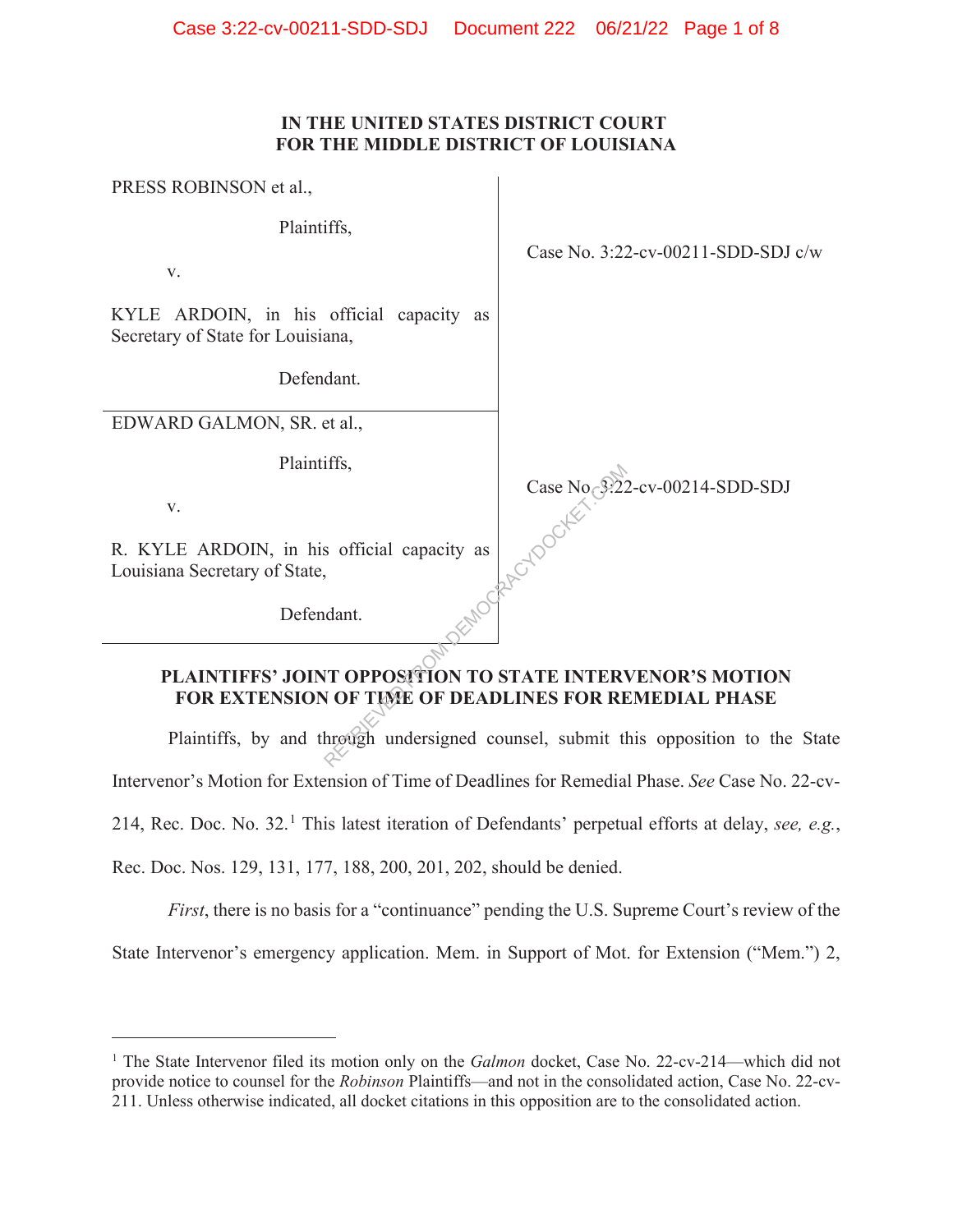#### Case 3:22-cv-00211-SDD-SDJ Document 222 06/21/22 Page 2 of 8

Case No. 22-cv-214, Rec. Doc. 32-1. In effect, this is nothing more than a request for a stay pending appeal. But this Court already denied exactly such a request from the State Intervenor twelve days ago. *See* Rec. Doc. No. 182. The Fifth Circuit *also* denied the State Intervenor's request for a stay pending appeal. *See* Rec. Doc. No. 185. And the Supreme Court conspicuously did not enter the requested administrative stay when it issued the briefing schedule on the State Intervenor's emergency application for stay. *See* Sup. Ct. Case No. 21A814, June 17, 2022, Request (Alito, J., in chambers). This case is proceeding, as it must, because, as this Court has held, Plaintiffs are entitled to lawful congressional districts in advance of the November primary. The State Intervenor's speculation about how other courts will resolve its appeals does not entitle it to slam the brakes on *this Court's* important work.

*Second*, a continuance is not required to complete discovery. Again, this issue has already been litigated, and a last-minute "motion for extension" is not the appropriate vehicle to seek reconsideration. Last week, the State Intervenor proposed a remedial schedule that generically requested "a reasonable opportunity to conduct discovery of the proposed map" and an evidentiary hearing. Rec. Doc. No. 200 at 5. This Court granted that request the next day, ordering the parties to make disclosures required by Federal Rule of Civil Procedure 26(a), permitting limited discovery of "mapmakers and any experts" until the date of the hearing, and scheduling an evidentiary hearing. Rec. Doc. No. 206 at 1–2. Yesterday, the State Intervenor served nine interrogatories and six requests for production, and Plaintiffs have now offered dates for expert witness depositions consistent with the Court's current order. Despite its protestations, the State Intervenor does not actually identify any problems with this schedule or with Plaintiffs' adherence to it. The State Intervenor blasts the Court for "[b]lanket denials of discovery requests," Mem. 3 (cleaned up), when discovery has been *granted*. It demands permission to conduct "interrogatories, Court's important work.<br>Court's important work.<br>
e is not required to complete discovery.<br>
inute "motion for extension" is not the<br>
the State Intervenor proposed a remedi<br>
ortunity to conduct discovery of the proposed<br>
at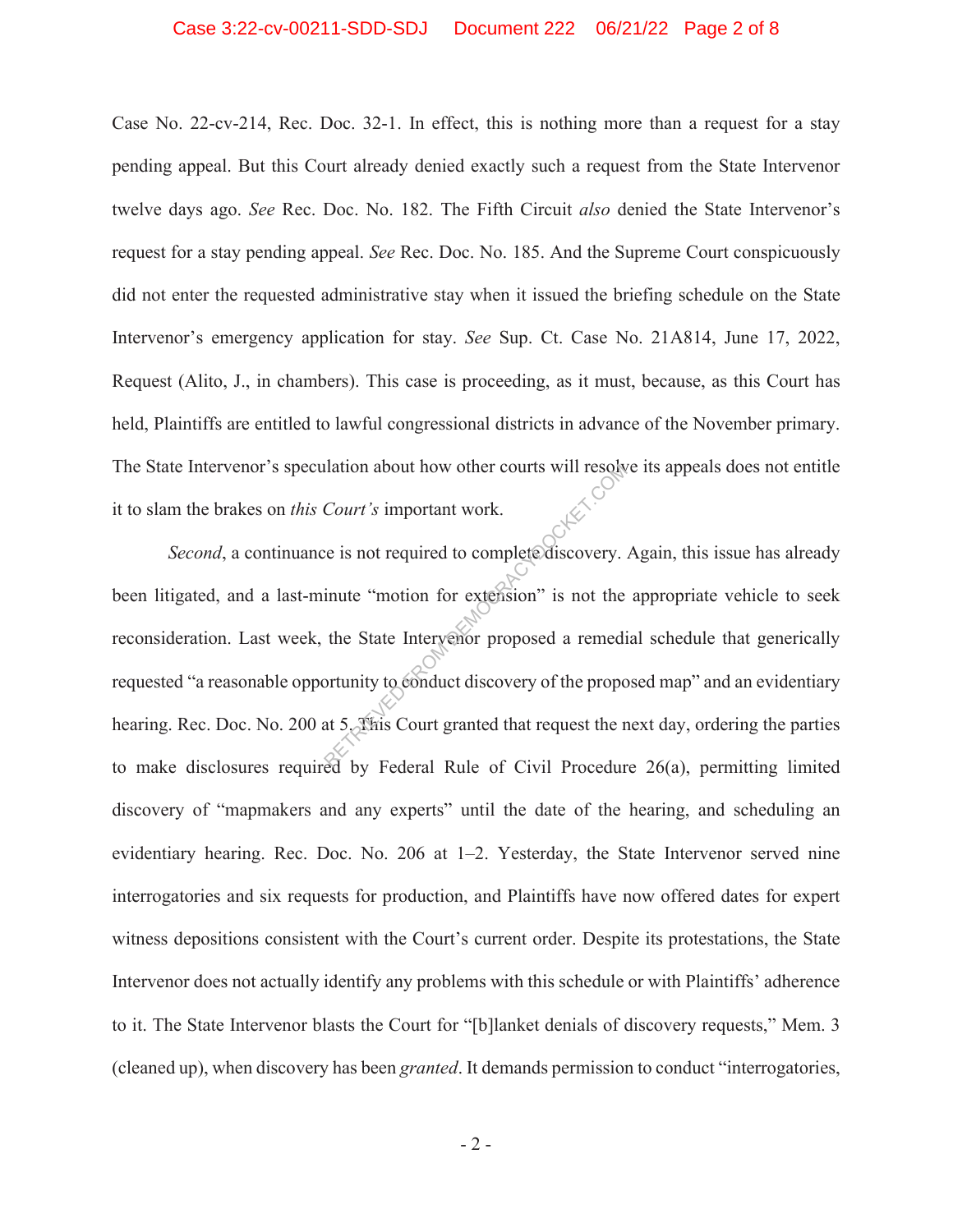#### Case 3:22-cv-00211-SDD-SDJ Document 222 06/21/22 Page 3 of 8

requests for production, [and] depositions of Plaintiffs' mapdrawers[] and expert witnesses," *id.* at 4, when *each* of these is currently in process. It demands "access to the software and shapefiles used by [Plaintiffs'] mapdrawer," *id.*, which it will receive *tomorrow* with Plaintiffs' scheduled submissions.<sup>2</sup> The State Intervenor does not—and cannot—identify a single piece of discovery that it has been denied or for which there is insufficient time. As with any preliminary injunction proceeding, discovery is not unlimited. But abstract, unstated displeasure with this Court's scheduling order does not warrant an extension of deadlines.

*Third*, the State Intervenor's apparent confusion is not cause for a continuance. It appears that the State Intervenor would like to submit a rebuttal report with its response and opposition materials on June 27. *See* Mem. 5. Plaintiffs have no objection, and the Court's order does not preclude them. But an extension of deadlines is not necessary to resolve any purported ambiguity—the State Intervenor should have simply requested clarification. The State Intervenor also complains that it does not understand the Court's order on "discovery or how the State Defendants can oppose the Plaintiffs' proposed remedy." *Id.* But the Court's order is clear on all accounts. On June 22, Plaintiffs will file a proposed remedial map and disclose their map-drawer and any other experts. *See* Rec. Doc. 206 at 1. Defendants may, if they wish, do the same. The parties may file oppositions to those proposals by June 27. *See id.* at 1–2. And the State Intervenor may conduct discovery up to the date of the hearing on June 29. *Id.* at 2. This schedule is clear and Nem. 5. Plaintiffs have no objection, and<br>tension of deadlines is not necessary<br>enor should have simply requested clarification<br>of deadlines is not necessary<br>enor should have simply requested clarification<br>of understand th

 $2$  Plaintiffs will submit a single proposed remedial map, in accordance with the Court's order, that will differ only modestly from the illustrative maps that were disclosed months ago. Undermining the present complaints about insufficient discovery, the State Intervenor had the opportunity to depose Plaintiffs' mapdrawers and other experts at the liability phase—and chose not to. It also enjoyed the opportunity to examine Plaintiffs' experts at length over the course of the five-day hearing. There is no reason to believe that substantially more discovery or analysis will be needed than what Defendants have already had the opportunity to conduct.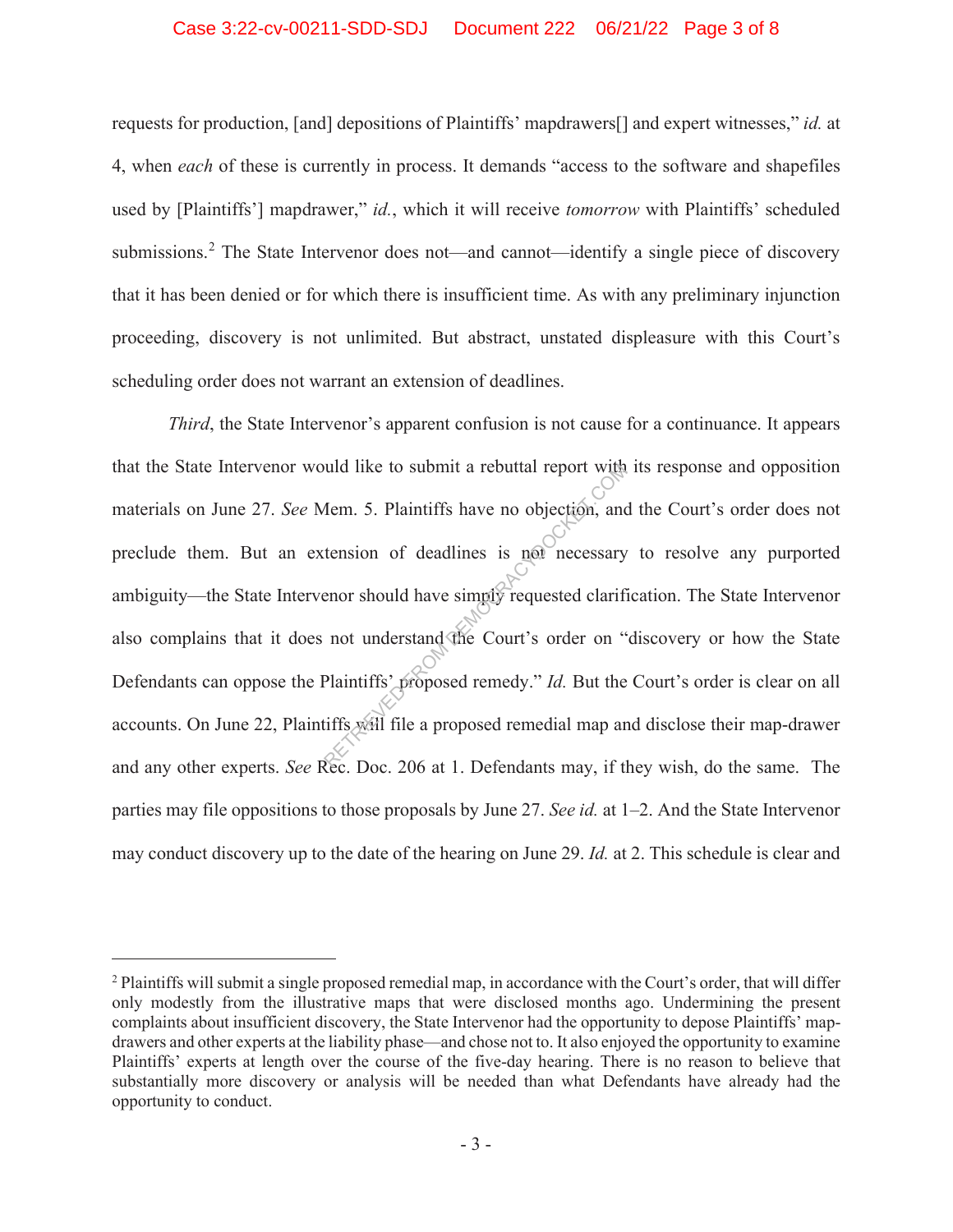#### Case 3:22-cv-00211-SDD-SDJ Document 222 06/21/22 Page 4 of 8

sensible, and the State Intervenor cannot identify any deficiency in Plaintiffs' good-faith participation in the discovery process.

*Fourth*, the State Intervenor complains that this Court is moving too expeditiously in its effort to ensure the timely adoption of a remedial congressional plan that does not result in voter confusion. *See id*. at 5–7. By now, Defendants' strategy is entirely transparent: Remedy Plaintiffs' injury too slowly, and they cry *Purcell*, *see, e.g.*, Leg. Mot. for Stay Pending Appeal 1, Fifth Cir. Case No. 22-30333 (complaining that "[t]he district court conducted a hearing and then took no action for 24 days"); remedy the injury too quickly, and they cry due process. Notably, the State Intervenor appears to be using "due process" in the rhetorical, rather than legal, sense—they offer no citation for the novel principle that permissive intervenors have a constitutional right to the litigation schedule of their choice or to unlimited discovery on a preliminary injunction.

As the record reflects, this Court has pursued a measured approach, neither too fast nor too slow. At this preliminary-injunction phase, proceedings are necessarily expedited. Still, Plaintiffs have marshalled unrebutted evidence that the enacted map will dilute Plaintiffs' votes in violation of their federal voting rights, and that this violation, if allowed to continue through Election Day, will be irremediable. *See generally* Rec. Doc. No. 173. This Court has ruled in Plaintiffs' favor, and has adopted an appropriate remedial schedule, informed by briefing, that provides for a complete adversarial process to identify a lawful map for Louisiana's 2022 congressional elections, *including an opportunity for discovery*. The parties—represented by over 50 lawyers between them—are fully capable of adhering to that schedule. The State Intervenor's motion should be denied. refluencess" in the rhetorical, rather<br>inciple that permissive intervenors have<br>hoice or to unlimited discovery on a prelis,<br>this Court has pursued a measured appr<br>increase a measured approximation phase, proceedings are n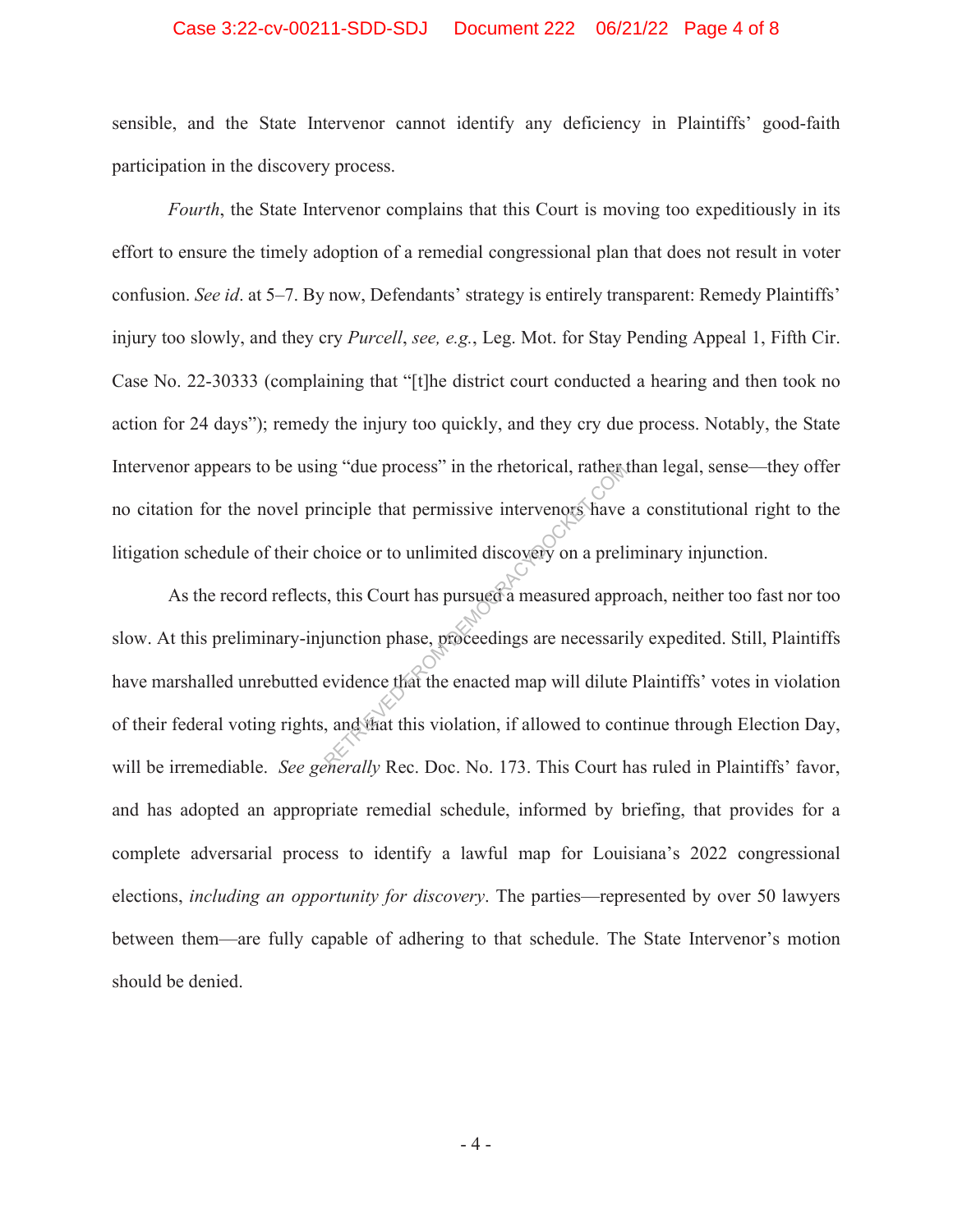By: *Darrel J. Papillion* Darrel J. Papillion (Bar Roll No. 23243) Renee C. Crasto (Bar Roll No. 31657) Jennifer Wise Moroux (Bar Roll No. 31368) **WALTERS, PAPILLION, THOMAS, CULLENS, LLC** 12345 Perkins Road, Building One Baton Rouge, Louisiana 70810 Phone: (225) 236-3636 Fax: (225) 236-3650 Email: papillion@lawbr.net Email: crasto@lawbr.net Email: jmoroux@lawbr.net

Dated: June 21, 2022 Respectfully submitted,

Abha Khanna\* Jonathan P. Hawley\* **ELIAS LAW GROUP LLP** 1700 Seventh Avenue, Suite 2100 Seattle, Washington 98101 Phone: (206) 656-0177 Facsimile: (206) 656-0180 Email: akhanna@elias.law Email: jhawley@elias.law

Lalitha D. Madduri\* Olivia N. Sedwick\* Jacob D. Shelly\* **ELIAS LAW GROUP LLP**  10 G Street NE, Suite 600 Washington, D.C. 20002 Phone: (202) 968-4490 Facsimile: (202) 968-4498 Email: lmadduri@elias.law Email<sup>O</sup>sedwick@elias.law Email: jshelly@elias.law

*Counsel for Galmon Plaintiffs* RETRIEVED FROM DE

\*Admitted *pro hac vice*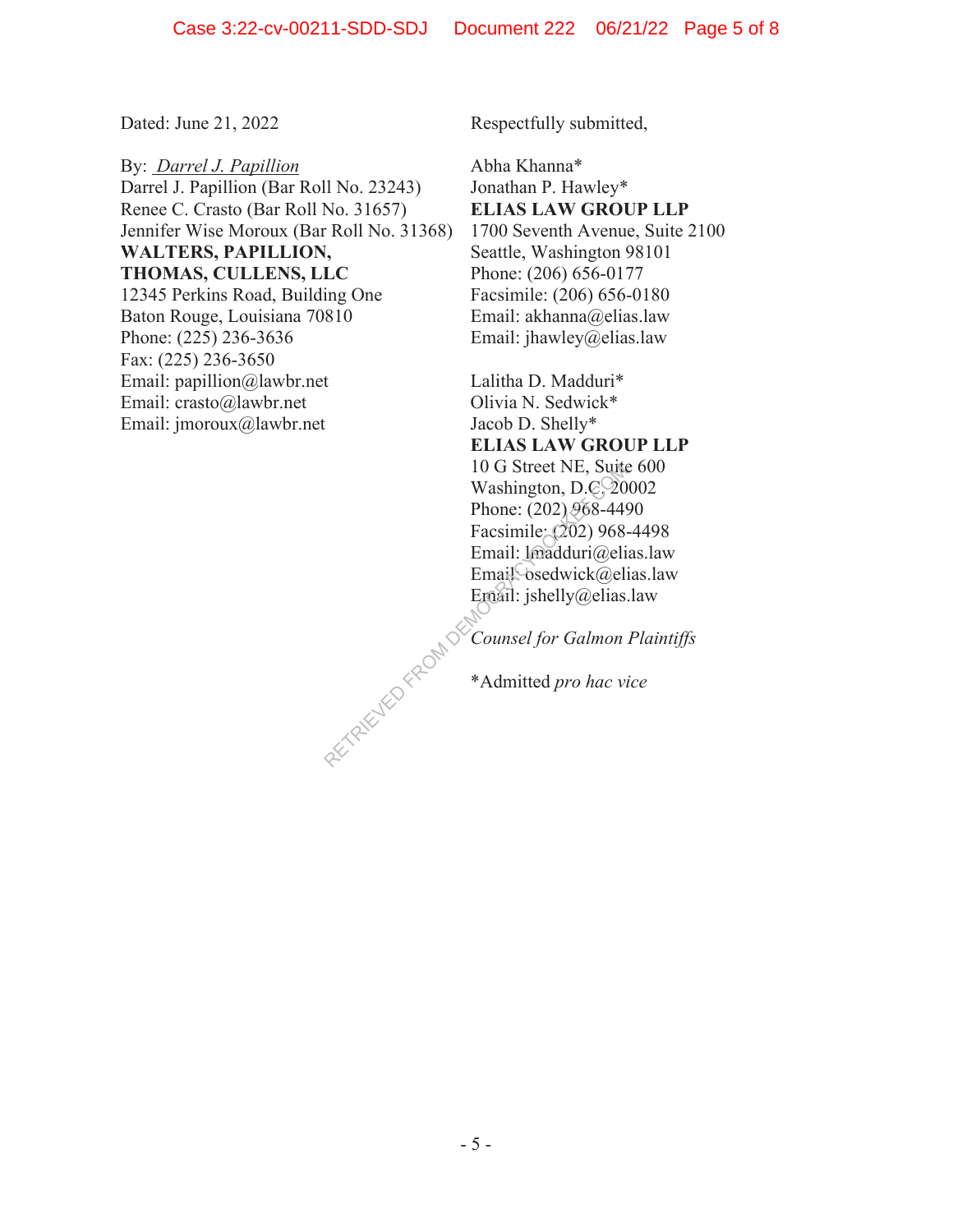## /s/ *John Adcock* John Adcock Adcock Law LLC L.A. Bar No. 30372 3110 Canal Street New Orleans, LA 70119 Tel: (504) 233-3125 Fax: (504) 308-1266 jnadcock@gmail.com

Nora Ahmed (admitted *pro hac vice*) Stephanie Willis LA. Bar No. 31834 ACLU Foundation of Louisiana 1340 Poydras St, Ste. 2160 New Orleans, LA 70112 Tel: (504) 522-0628 nahmed@laaclu.org swillis@laaclu.org

Tracie Washington LA. Bar No. 25925 Louisiana Justice Institute Suite 132 3157 Gentilly Blvd New Orleans LA, 70122 Tel: (504) 872-9134 tracie.washington.esq@gmail.com Leah Aden (admitted *pro hac vice*) Stuart Naifeh (admitted *pro hac vice*) Kathryn Sadasivan (admitted *pro hac vice*) Victoria Wenger (admitted *pro hac vice*) NAACP Legal Defense and Educational Fund, Inc. 40 Rector Street, 5th Floor New York, NY 10006 Tel: (212) 965-2200 laden@naacplef.org snaifeh@naacpldf.org ksadasivan@naacpldf.org vwenger@naacpldf.org

R. Jared Evans (admitted *pro hac vice*) Sara Rohani (admitted *pro hac vice*) † NAACP Legal Defense and Educational Fund, Inc. 700 14th Street N.W. Ste. 600 Washington, DC 20005 Tel: (202) 682-1300 jevans@naacpldf.org srohani@naacpldf.org Fund, Inc.<br>
700 14th Street N<br>
Washington, DC<br>
Tel: (202) 682-1.<br>
jevans@naacpld<br>
Sirohani@naacpld<br>
ce)<br>
Robert A. Atkir<br>
Yahonr

Robert A. Atkins (admitted *pro hac vice*) Yahonnes Cleary (admitted *pro hac vice*) Jonathan H. Hurwitz (admitted *pro hac vice*) Amitav Chakraborty (admitted *pro hac vice*) Adam P. Savitt (admitted *pro hac vice*) PAUL, WEISS, RIFKIND, WHARTON & GARRISON LLP 1285 Avenue of The Americas, New York, NY 10019 Tel.: (212) 373-3000 Fax: (212) 757-3990 ratkins@paulweiss.com ycleary@paulweiss.com jhurwitz@paulweiss.com achakraborty@paulweiss.com asavitt@paulweiss.com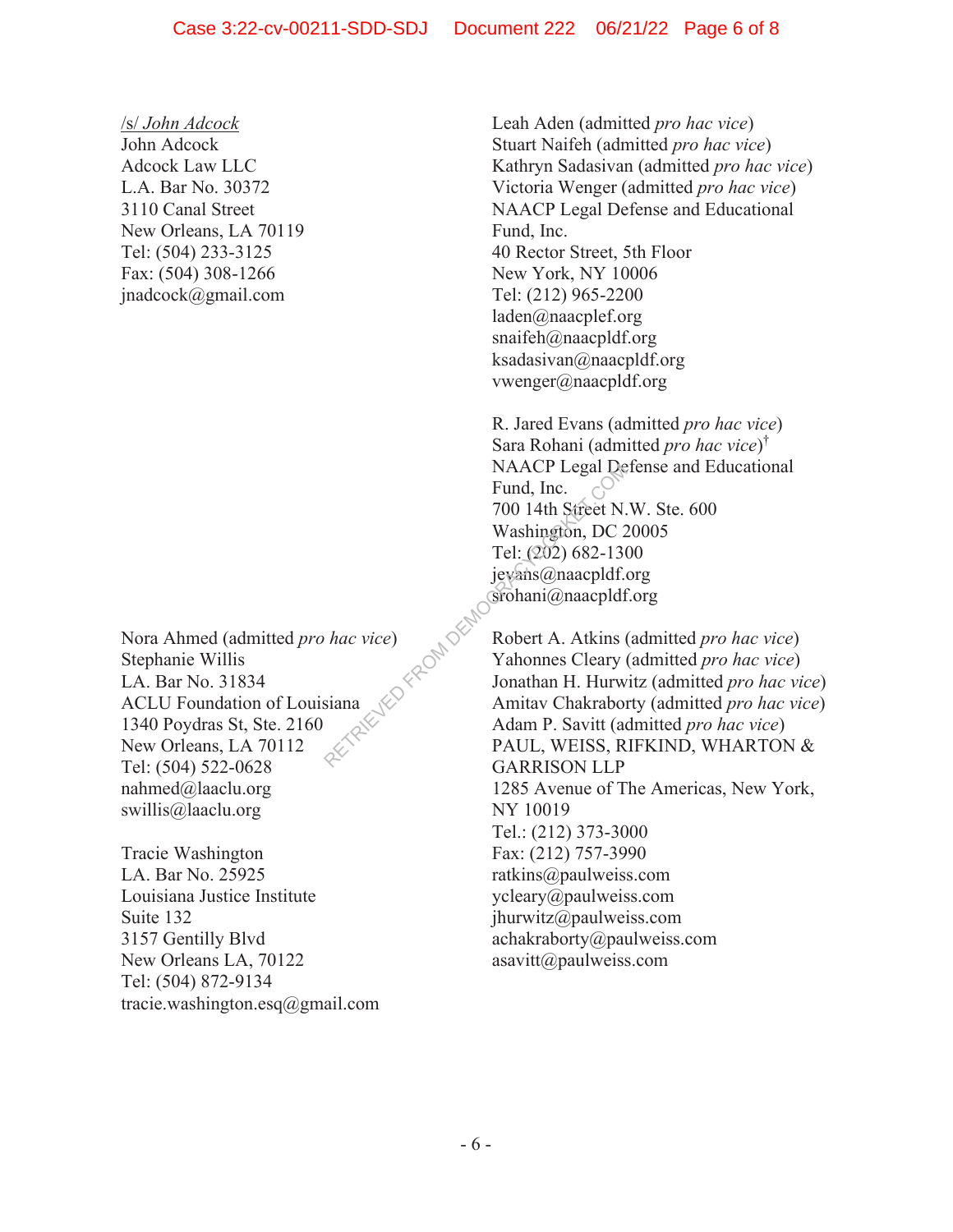T. Alora Thomas (admitted *pro hac vice*) Sophia Lin Lakin (admitted *pro hac vice*) Samantha Osaki (admitted *pro hac vice*) American Civil Liberties Union Foundation 125 Broad Street, 18th Floor New York, NY 10004 athomas@aclu.org slakin@aclu.org sosaki@aclu.org

Sarah Brannon (admitted *pro hac vice*) American Civil Liberties Union Foundation 915 15th St., NW Washington, DC 20005 sbrannon@aclu.org

† Admitted in California only. Practice limited to matters in United States federal courts. <sup>†</sup> Admitted in Cal

*Counsel for Robinson Plaintiffs*